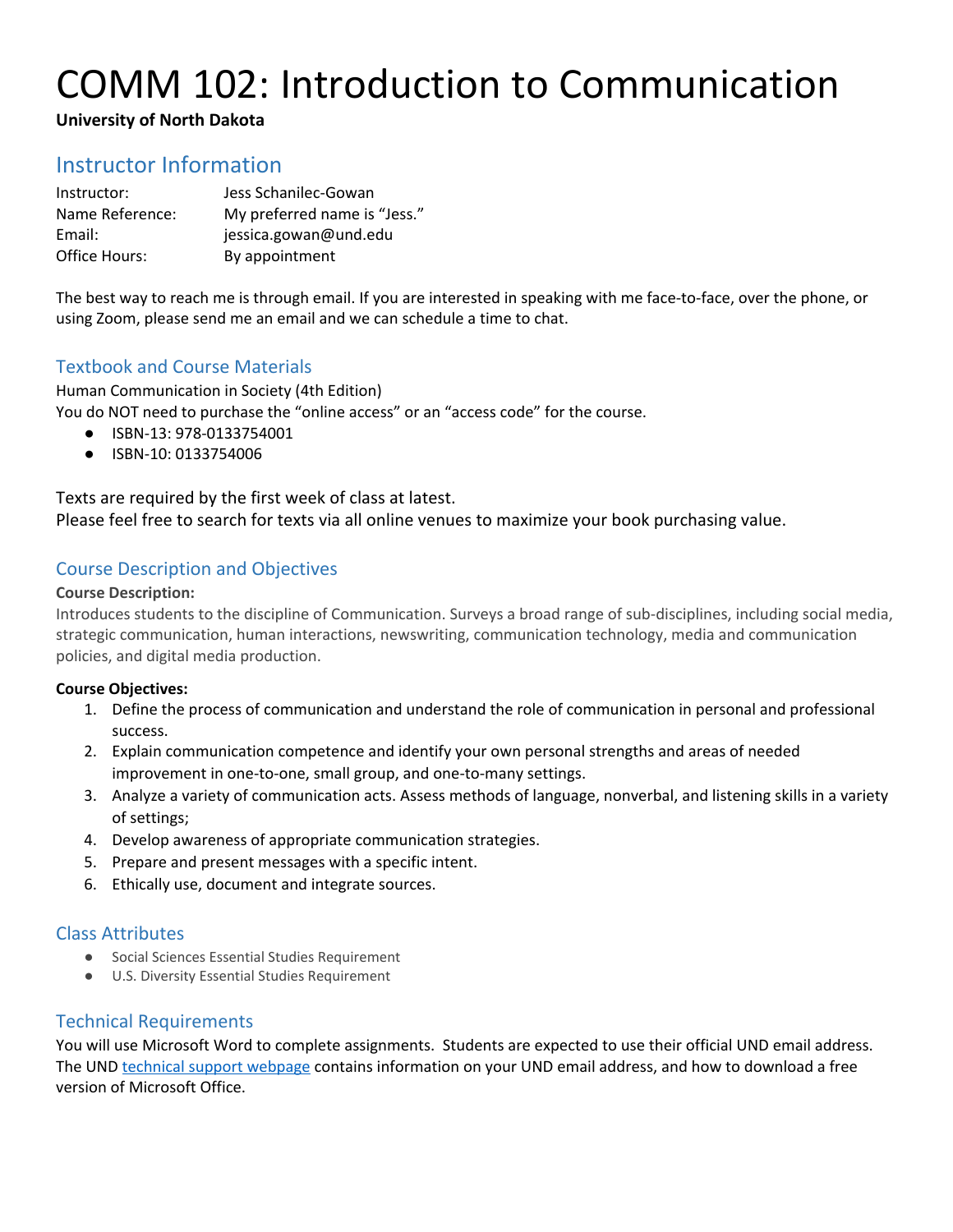In this course, you may be asked to use social media to complete assignments. If you do not currently have the social media accounts that are needed, you may make an account to complete the assignments. Examples of possible social media accounts we will use in this course are Instagram, Snapchat, Twitter, and Facebook.

View the basic technical [requirements](https://und.teamdynamix.com/TDClient/KB/ArticleDet?ID=60552) for every online course.

#### **Tips**

- → In discussion boards, attachments of PDFs or Word Documents will not be accepted. You MUST post directly into the discussion board.
- → There is a difference between linking and embedding video. The first week of class we go over how to embed and link videos.
- $\rightarrow$  There is a difference between attaching and embedding photos. In the first week of class, we go over how to embed photos.
- → Often times, DOCX Word files do not work. If this is the case, try to save your document as a DOC file.

## Common Assessments in this Course

**Quizzes:** For each chapter in the book, there is a quiz. These quizzes do NOT have a time limit. However, once you start the quiz, you must complete it in one sitting. Proctors are NOT required in this course.

**Out of the Classroom:** The goal of these assignments is to provide an opportunity for you to learn beyond the textbook. From writing obituaries to creating snapchat filters, I hope that through these assignments, you are provided with a unique learning experience.

**Topic Feedback:** These small and short assignments are used to have you think about a topic from our book a little bit more. Some of these assignments may require you to make lists while others you may need to draw a picture! Through these assignments, you are encouraged to express your personal thoughts.

**Video Reaction:** After watching videos for the chapter, you will formulate a reaction towards the video. With this reaction, you are required to use at least one quote from the book or video and provide an APA citation for the video. These video reactions provide you with an opportunity to show how to ethically use, document and integrate sources.

#### Assessment and Grading

There are a total of 500 points in this course. View the *Course Outline* on the last page of the syllabus to see the breakdown of points for each lesson and assignment.

- $A = 450 500$  points
- $B = 400 449$  points
- $C = 350 399$  points
- $D = 300 349$  points
- $F = 299$  points and below

#### Participation + Communication

- $\rightarrow$  Incompletes are not provided for this course. (Unless it is due to the plagiarism training)
- $\rightarrow$  Students who do not participate during the first week will be dropped from the course.
- → Class-related communication will be sent only to official UND email addresses through Blackboard.

#### Late Work

Prior arrangements: If you have arranged to turn in late work BEFORE the due date via e-mail with Jess, you will take a screenshot of the e-mail in which you are granted permission and embed/attach the screenshot to your late assignment(s). This will remind Jess and/or the teaching assistant(s) that your late work can be turned in for full credit.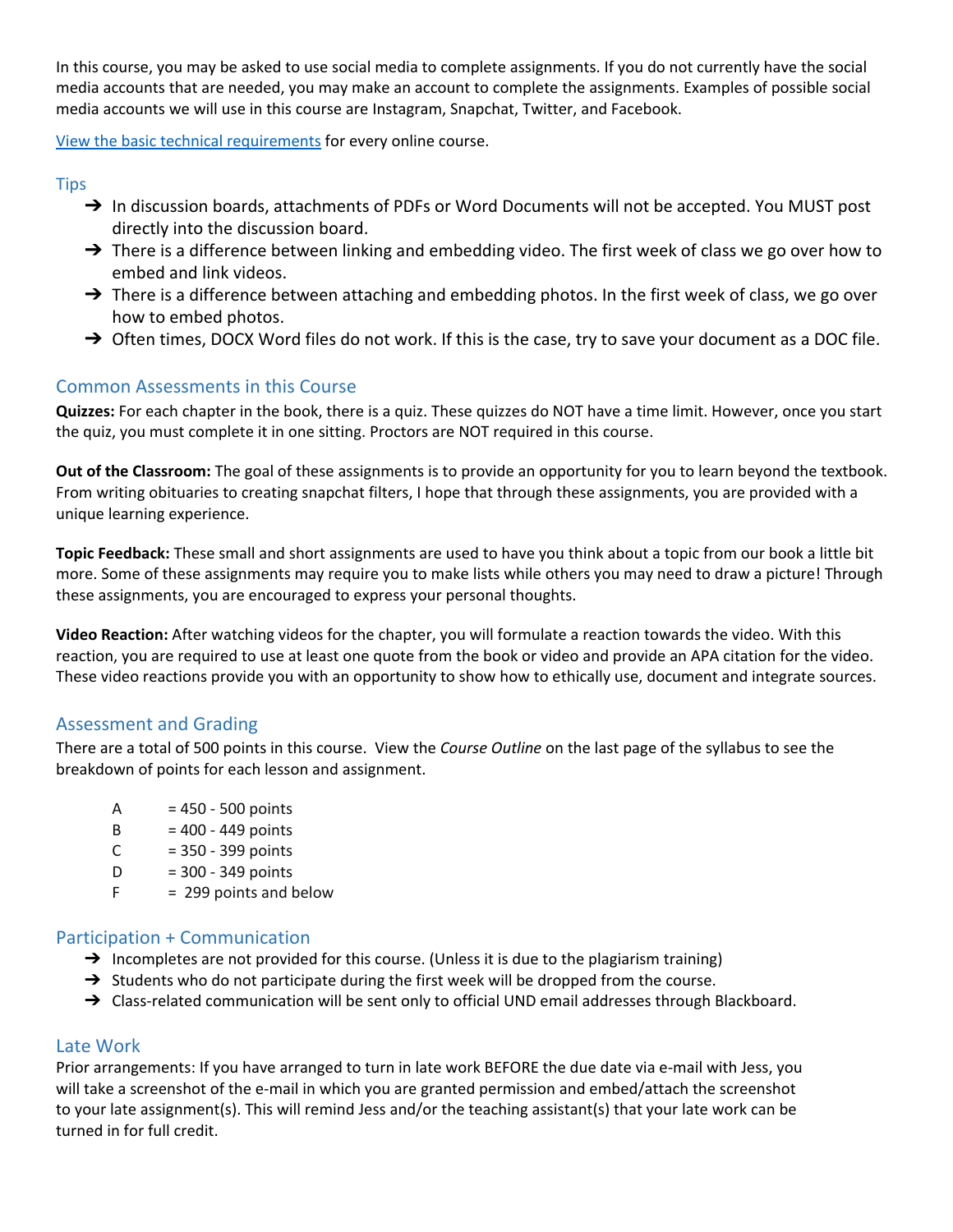Life happens: If you are late to turn in your assignments for any reason, you can receive a maximum of half credit if you turn in the assignment within one week of the due date. Example: Your computer broke. You missed the 11:59PM deadline on Sunday, July 10th, so you turn in your assignment on Monday, July 11th. You will get 5/10 points instead of 10/10. If you turn in your assignment on July 25th, this would be more than a week late, so you will get a zero (0/10).

# Weekly Work + Examinations

- → All exams will be electronically delivered via Blackboard and taken online. Proctors are not needed.
- $\rightarrow$  The quality of your writing is important in the class. At this level I expect writing quality to be at an already satisfactory level. I will provide some corrections/feedback however cannot provide writing tutorials at this level.
- → I may request that you participate in a UND Writing Center tutorial if I feel that your writing requires special assistance and/or if I feel that you could benefit from a personalized mentorship experience. Grammerly is a website I personally use to check my writings and I encourage you to check it out.

## Communication Department Research Participation Program (SONA)

\*Note: We do NOT use SONA in the Summer courses. SONA is ONLY for the Fall + Spring Semesters.

All students in this course are required to participate in the Communication Department Research Participation Program. You must participate in 2-hour research studies by the end of the semester. As appointment slots tend to fill fast, we encourage you to sign up as soon as the participation opportunities become available. The 2-hour requirement can be met by participating in four 30-minute online surveys or by participating in an hour-long online survey and two 30-minute online surveys. If the 2-hour requirement is not met, the instructor will assign an "I (Incomplete)" grade.

If there are not SONA studies for students to complete during the semester, article review(s) will be assigned instead.

#### The Program and Credit in a Nutshell

From time to time during the semester, you will receive an email announcing studies in which you can participate and referring you to a website (https://undcomm.sona-systems.com) where you can read descriptions of the available studies, sign up to participate, and monitor the participation points you have earned. Appointment slots can fill fast, so you should sign up as soon as the announcement comes out if you would like to participate. Shortly after you sign up, you will review a confirmation email. All the studies will be closed by the 10th Week of the semester, so please plan accordingly.

# **Netiquette**

*Netiquette* is a set of rules for behaving properly online. Here are a few basic points to remember when communicating in this course:

- Be *scholarly*. Use proper language, grammar, and spelling. Explain your thoughts, justify opinions, and credit the ideas of others by citing or linking to scholarly resources. Avoid misinforming others when you are unsure of the answer. When discussing something and supplying a guess, clearly state that.
- *Be respectful.* Respect the privacy of others. Do not share personal or professional information about others unless permission has been granted. Respect diversity and opinions that differ from their own. Be tactful when you communicate.
- *Be professional.* Everyone should strive to give their best impression online. Truthfulness, accuracy, and running a final spell check are appropriate expectations for university students. Writing in a legible font and limiting the use of emoticons is considered professional behavior. Profanity and participation in hostile interactions, known as flaming, is unprofessional as well as disruptive.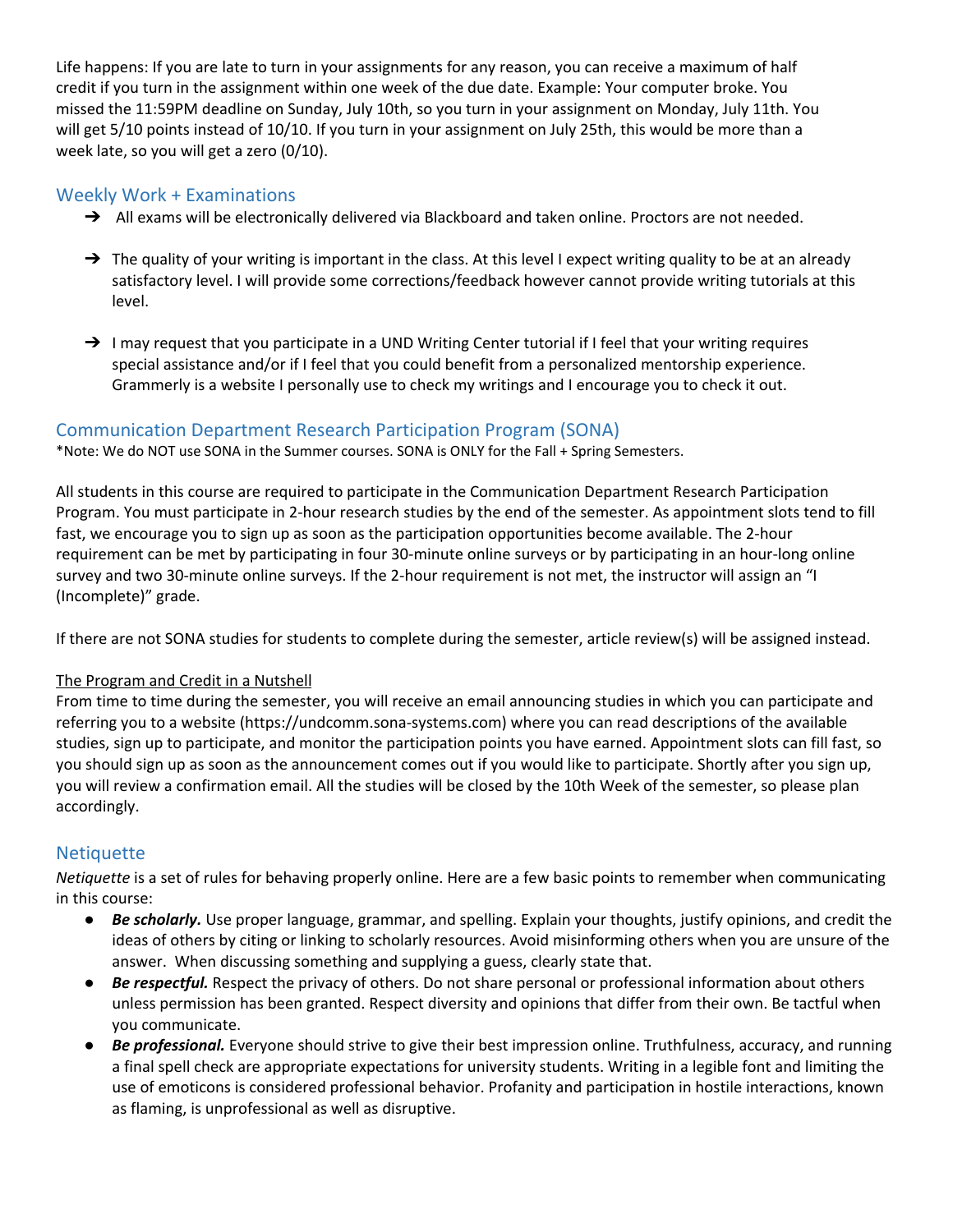Be *polite*. Students should be addressing professors and instructors by the appropriate title or requested name. Students should interact online politely, just as they would be expected to do in a physical environment. Sarcasm rudeness, and writing in all capital letters (shouting) should be avoided.

For more information, read the Top 12 Be-Attitudes of Netiquette for [Academicians.](http://www.ronberk.com/articles/2011_attitudes.pdf)

# University of North Dakota Policies & Resources

## Academic Integrity

Academic integrity is a serious matter, and any deviations from appropriate behavior will be dealt with strongly. At the discretion of the professor, situations of concern may be dealt with as a scholastic matter or a disciplinary matter.

As a scholastic matter, the professor has the discretion to determine appropriate penalties to the student's workload or grade, but the situation may be resolved without involving many individuals. An alternative is to treat the situation as a disciplinary matter, which can result in suspension from the University, or have lesser penalties. Be aware that I view this as a very serious matter, and will have little tolerance of or sympathy for questionable practices. A student who attempts to obtain credit for work that is not their own (whether that be on a paper, quiz, homework assignment, exam, etc.) will likely receive a failing grade for that item of work, and at the professor's discretion, may also receive a failing grade in the course. Read more in the Code of [Student](http://www1.und.edu/code-of-student-life/) Life**.**

#### Plagiarism Training

Department of Communication at the UND is committed to promoting scholarly integrity. To that end, you will be asked to complete (or verify that you have previously completed) training in how to avoid plagiarism. You can complete this training by logging onto:

#### <https://www.indiana.edu/~academy/firstPrinciples/certificationTests/index.html>

You are required to complete this training even if you may have received other types of plagiarism trainings. Once completed, please upload the completion certificate to the course's Blackboard site. Completion of this training will be necessary to pass the course.

If you have completed this plagiarism training in a previous semester or for another class, you can submit that form. You do NOT need to do the training for each semester.

Upon the completion of the plagiarism training module, you must understand that there is no legitimate excuse for committing intentional or unintentional plagiarism. It is also expected that you will do everything you can to avoid committing academic dishonesty. If you are not clear whether or not certain practices are violations of academic dishonesty, please do not hesitate to email me, come to the office hours, or make an appointment for further discussion.

#### Disability Support and Medical Services

If you have emergency medical information to share with me, or if you need accommodations in this course because of a disability, please contact me. If you plan to request disability accommodations, you are expected to register with the Disability Support Services (DSS) office (180 McCannel Hall, 777- 3425).

If you have a temporary medical condition such as a broken arm or recovering after surgery, you may be able to arrange for courtesy services. In most cases, it is expected that you will make your own arrangements for these services. An example of a courtesy service includes access to a test scribe if the student has a broken hand. If you are unable to make your own arrangements, please contact DSS (777-3425). Unlike services and/or accommodations provided to eligible students with disabilities, the University is NOT obligated to provide courtesy services.

#### Resolution of Problems

Should a problem occur, you should speak to your instructor first. If the problem continues to be unresolved, go to the